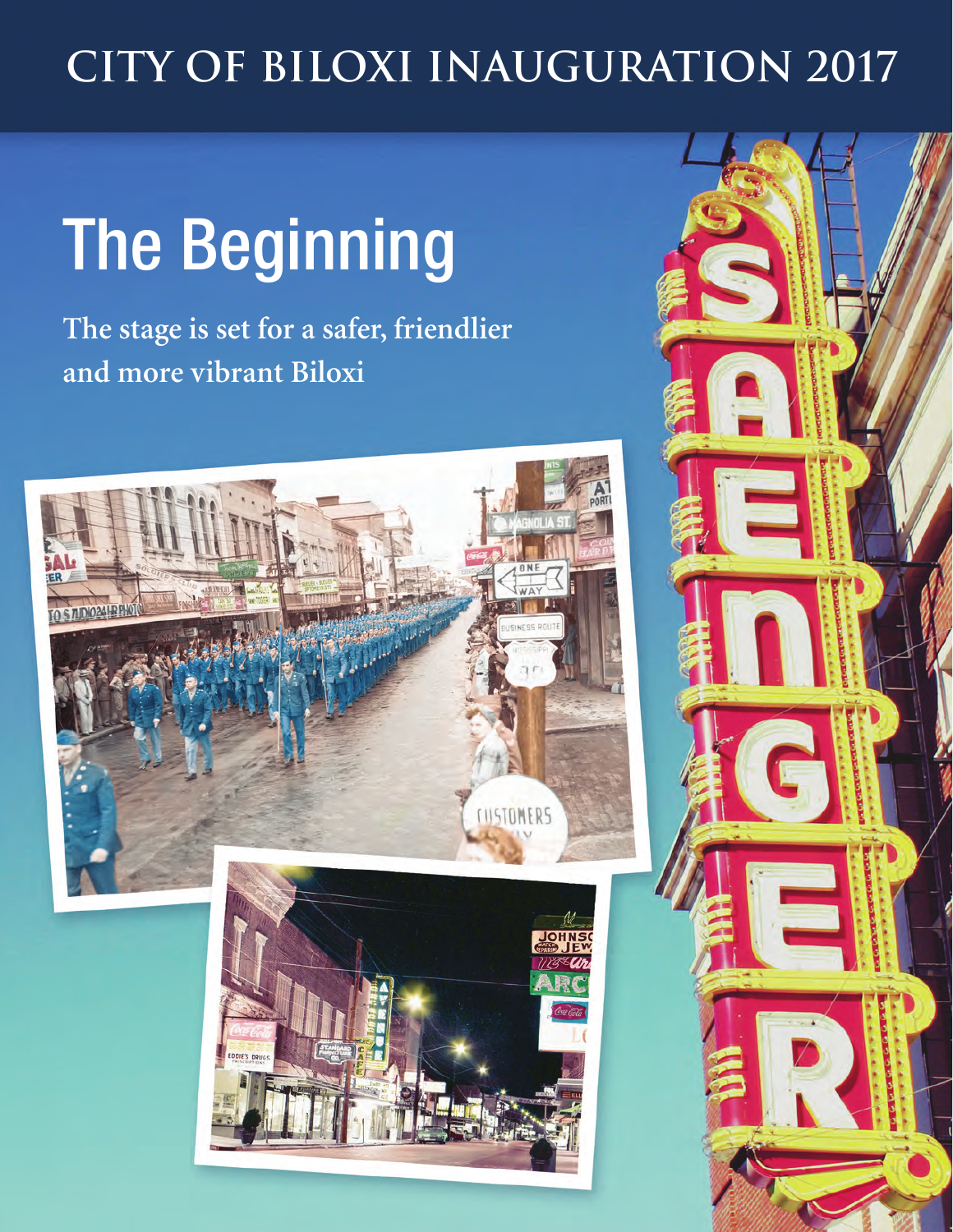#### **Governance in Biloxi**

Since the arrival of the French in 1699, Biloxi has been governed under a variety of forms of government.

In 1978, Biloxi citizens voted to enter the city's present form of governance, the Mayor-Council form of government. After three years, in 1981, the Biloxi electorate chose a mayor and seven councilmembers, elected by citizens in wards throughout the city. Biloxi continues to employ this type of government.

The City Council meets regularly on the first, third and fourth Tuesday of each month in the City Council room on the second floor of City Hall, 140 Lameuse St.

The first meeting of the month is at 6 p.m.; subsequent weekly council meetings are at 1:30 p.m. The meeting schedule may change in the event of holidays, and additional, special-called meetings are scheduled from time to time. Notice of all meetings is provided to the media in advance and posted on the city website.

For a wealth of information about Biloxi, past, present and future, visit the city website at biloxi.ms.us.

#### **The full-time mayors of Biloxi**

- **• 1838 Biloxi receives charter, with government of elected president and selectmen.**
- **• On the eve of the Civil War, "titles of mayor and aldermen replaced the earlier designations for Biloxi's part-time elected officials."**
- **• 1919 Biloxi voters choose their first full-time city officials, a mayor and two commissioners, elected to four-year terms. This mayor-commission form of government served the city through 1981.**
- 1919 John J. Kennedy
- 1923 John J. Kennedy
- 1927 John J. Kennedy
- 1931 John J. Kennedy
- 1933 Hart Chinn
- 1935 John A. O'Keefe
- 1936 Louis Braun
- 1939 Louis Braun
- 1943 Chester Delacruz
- $\bullet$  1947 G.B. Cousins
- 1951 Hart Chinn
- $\bullet$  1953 Laz Quave
- $\bullet$  1957 Laz Quave
- 1961 Daniel D. Guice
- 1965 Daniel D. Guice
- 1969 Daniel D. Guice
- 1973 Jeremiah J. O'Keefe
- 1977 Jeremiah J. O'Keefe
- **• 1978 Voters choose the mayor-council form of government, which provided for a mayor elected at large, and councilmen elected from seven wards throughout the city.**
- 1981 Gerald Blessey
- 1985 Gerald Blessey
- 1989 Pete Halat
- 1993 A.J. Holloway
- 1997 A.J. Holloway
- $2001 A.J.$  Holloway
- $\bullet$  2005 A.J. Holloway
- $\bullet$  2009 A.J. Holloway
- $\bullet$  2013 A.J. Holloway
- 2015 Andrew "FoFo" Gilich

*(Sources of information: "History of Biloxi governance," and captions from Gallery of Mayors photo exhibit on second floor of City Hall.)*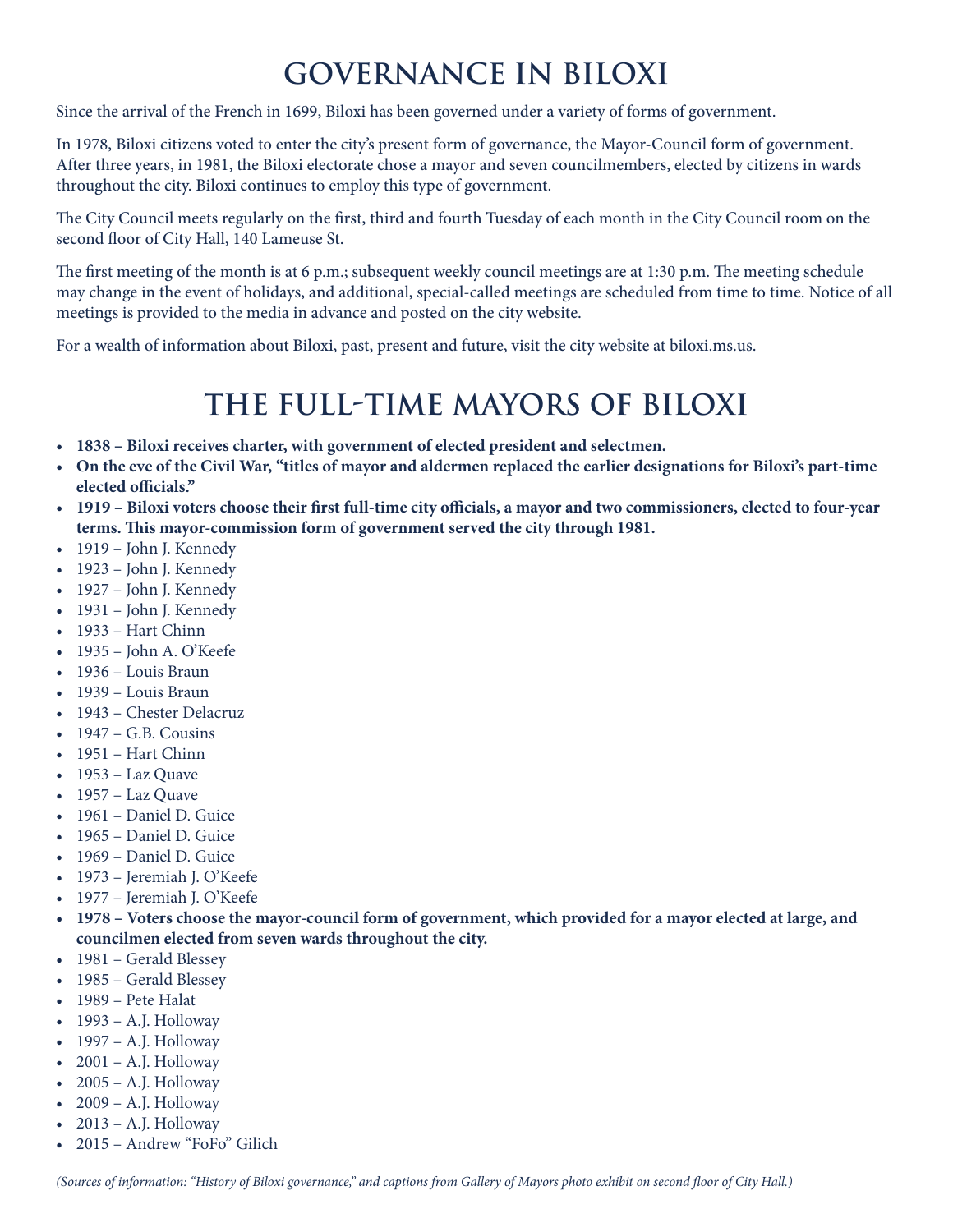## City of Biloxi **Inauguration Ceremony**

#### Saenger Theater – June 28, 2017

|                                                                           | Op. 125, Ludwig van Beethoven, 1824<br>"Rhapsody in Blue," George Gershwin, 1924               |
|---------------------------------------------------------------------------|------------------------------------------------------------------------------------------------|
| Welcome/Master of Ceremonies:  William Sackett, host of City Desk podcast |                                                                                                |
|                                                                           |                                                                                                |
|                                                                           | Scoutmaster Loyce Searight,<br><b>Boy Scouts Troop 419</b><br>St. Paul United Methodist Church |
|                                                                           |                                                                                                |
|                                                                           | Pentecostal of the Gulf Coast                                                                  |
| Oath of Office - Councilmembers:  Ward 1, George W. Lawrence,             | Oath by Honorable Albert Fountain                                                              |
|                                                                           | Ward 2, Felix O. Gines<br>Oath by Honorable Albert Fountain                                    |
|                                                                           | Ward 3, Dixie Newman<br>Oath by Honorable Bruce Strong                                         |
|                                                                           | Ward 4, Robert L. Deming III<br>Oath by Honorable Christopher Schmidt                          |
|                                                                           | Ward 5, Paul A. Tisdale<br>Oath by Honorable William Tisdale                                   |
|                                                                           | Ward 6, Kenny Glavan<br>Oath by Honorable Albert Fountain                                      |
|                                                                           | Ward 7, Nathan Barrett<br>Oath by Honorable Fant Walker                                        |
| Oath of Office - Mayor The Honorable Albert Fountain                      |                                                                                                |
| Inaugural Address:  Mayor Andrew "FoFo" Gilich                            |                                                                                                |
|                                                                           | <b>Catholic Diocese of Biloxi</b>                                                              |
|                                                                           |                                                                                                |